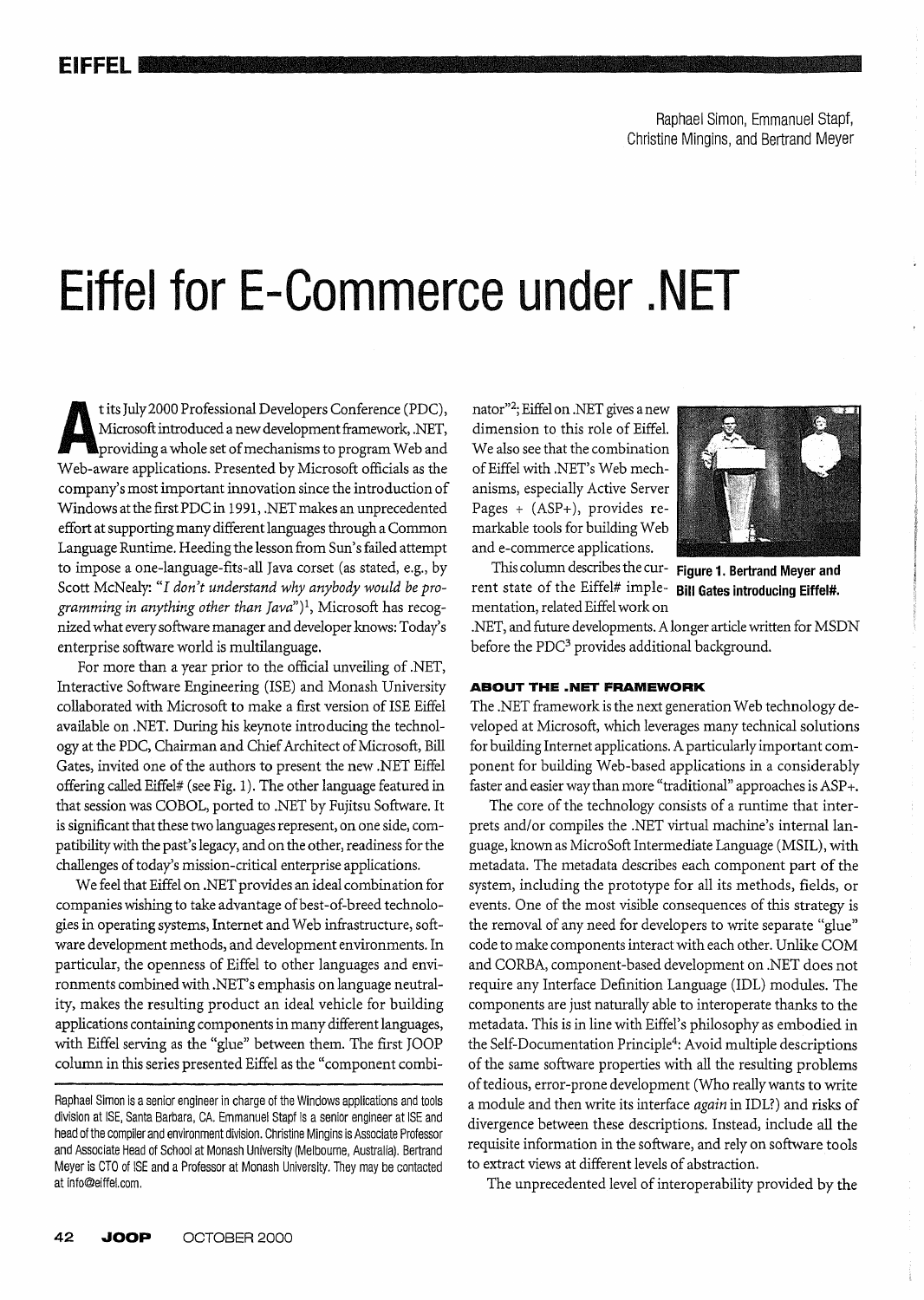.NET framework has some fascinating consequences for Eiffel users. At the PDC, and again at TOOLS USA 2000, we showed a debugging session within Visual Studio.NET that extended across languages to follow execution step-by-step from Eiffel classes, to classes written in C# (the native language introduced by Microsoft to program the framework directly) and back again to Eiffel. It is also possible to have Eifid classes inherit from classes written in C++, C#, and other .NET languages. This means that Eiffel programmers can have immediate access to thousands of reusable library classes available in other .NET languages, not just as "consurners," but also as "extenders," taking advantage of the Eiffel mechanism to extend these components and integrate them into their own applications. The possibilities for reuse and interoperability are far ahead of any earlier technology.

## **PRODUCING .NET SYSTEMS FROM EIFFEL**

Targeting .NET for a language compiler means being able to produce MSIL and the associated metadata. Generating MSIL would be enough if the aim was just to «compile Eiffel under .NET," but would fall short of our goal of providing a general-purpose framework for multilanguage interoperability because other languages would not be able to reuse Eiffel types without the metadata that describes them. One of the objectives set by ISE regarding the integration of Eiffel is the ability to reuse existing types written in any language, as well as the generation of types that can be understood by any other .NET development environment. Eiffel, as noted, is a .NET *extender,* meaning that you can write Eiffel classes that inherit from classes written in other languages, extend them, and then recompile them to IL, giving other environments the possibility of reusing the new type.

This generation ofMSIL and metadata is done through a special switch in the Eiffel Ace file (the compilation control file) so that the new Eiffel compiler is fully integrated into ISE's IDE, EiffelBench. Existing Eiffel programmers will be able to work exactly as they did before the integration. As noted, ISE Eiffel will also be available under Microsoft's Visual Studio.NET. This integration will help new Eiffel developers that do not want or do not have time for learning a new environment, but already make use of Visual Studio to shorten their learning curve. The integration will support all the specific functionalities of Visual Studio such as syntax highlighting, the debugger, wizards, etc.

Another key goal is the ability to write ASP+ pages in Eiffel. This is available today and is described in a later section.

#### **Strategy**

With these goals in mind, ISE organized the integration around two major milestones. The first step of the integration has led to the implementation of a new language called Eiffel# (pronounced Eiffel sharp). This is an almost complete subset of Eiffel specifically designed to target .NET that embodies the full extent of Design by Contract and genericity. The only major construct not supported in Eiffel# is multiple inheritance from effective (nonpurely-abstract) classes. Eiffel#'s object model already goes beyond the model supported by most 00 languages (Java, for

example, has neither genericity nor Design by Contract) and is more than sufficient to build real applications while keeping the native object model of .NET.

This step has been completed and Eiffel# is available today from ISE. The second step, currently in progress, will extend the results to encompass the full object model of Eiffel.

Both the integration into Visual Studio and ASP+ started with Eiffel#. The support for ASP+ started with the support for Web services.

The release schedule, including support for full Eiffel, will be synchronized with the schedule for successive beta and commercial releases of .NET.

#### **Web services in Eiffel: ASP+ and .NET**

One of the most exciting aspects of the technology is the ability to develop Web services in Eiffel. We encourage readers to see the interactive demo online at ISE's Web site.<sup>5</sup> It will enable you to register (fictitiously) to the TOOLS conference, then see the list of registrants as if you were one of the conference organizers. A particularly interesting feature is the use of Eiffel contracts for the testing and debugging of Web and debugging applications. If you enter wrong information (see Fig. 2), you will get a contract violation.

The Web user did not fill in the "last name" entry, which a precondition requires to be nonempty. Clicking on *Register* will yield the following page (see Fig. 3):

You wouldn't, of course, expect to show this page to a normal user of the site. But for an e-commerce site such as this one, developers' contracts provide a remarkable tool for specification, documentation (as in the rest of Eiffel development), and, as shown here, for testing, and debugging.

Another attractive aspect of this demo is that it can instantaneously be turned from a Web application running in a browser, into a client-server application running on a Windows client out-



**Figure 2. Filling in an Eiffel#-ASP+ form (erroneously).**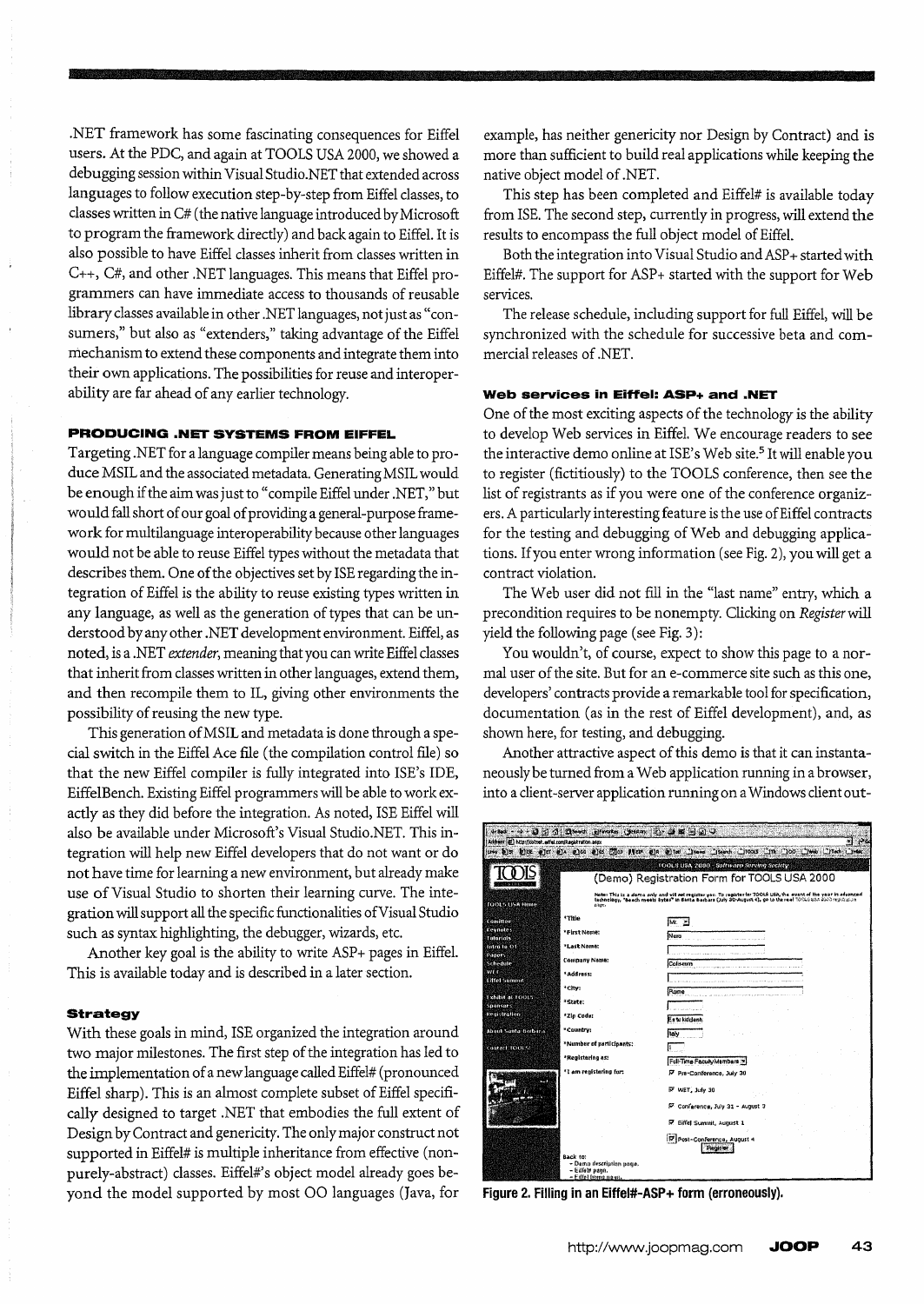

Figure 3. A contract violation for distributed objects.

side of the Web. This is one of the common challenges for enterprise applications: how to provide both modes of operation, Web and non-Web, without extensive reprogramming.

The full source text of the demo (Eiffel and ASP+) is available from the demo page. As you will see, it includes, in its current form, a small amount of C# "glue" code in the ASP+ page. This need will soon go away as we implement Eiffel as an ASP+ language by providing a '@language="Eiffel"' directive.

#### Eiffel# vs. Eiffel

A key requirement for Eiffel# is the exclusive use of the .NET runtime without any other Eiffel-specific runtime. The most challenging issue is support for multiple inheritance since the .NET runtime was designed to support single inheritance only. Because Eiffel# must only use the .NET runtime, it has to follow the .NET object model and thus disallows multiple inheritance of effective or partially deferred classes. You may, however, multiply inherit, pure-deferred classes.

Eiffel# does not support several of the new Eiffel constructs that were added after the publication of the current edition of Eiffel: The Language.<sup>6</sup> These constructs include agents and related classes, generic conformance, and generic argument creation.

The last difference between the two languages lies in the semantics of expanded types. Expanded types in the .NET environment are directly mapped to the so-called value types. Although fundamentally the same, Eiffel expanded types and .NET value types do not behave in the exact same way. In particular, value types are *sealed*, meaning that one cannot inherit from them. As a result, you cannot inherit from expanded types in Eiffel#.

These are the only differences between Eiffel# and Eiffel. In an earlier presentation,<sup>3</sup> we mentioned that Eiffel# did not support Eiffel's covariance for argument types. Since then, however, we have implemented covariance in the normal Eiffel style.

Other than multiple inheritance, Eiffel# supports all the hallmarks of Eiffel programming: Design by Contract, exception handling, and genericity. Genericity came as a pleasant surprise--we had initially announced it would not be in Eiffel# but found a way to implement it in time for the first release.

#### **NET Specifics**

 $\ddotsc$ 

While in a standard environment, providing that the choice between building a Dynamic Link Library (DLL) or a Windows Executable (EXE) is enough, .NET defines new concepts such as assemblies and modules that any compiler targeting the environment should support. An assembly is made of a group of modules, either a DLL or an EXE, and corresponds to an application. For that reason, the Ace file for Eiffel# introduces new options to describe the different modules that will be part of the assembly. The Eiffel# compiler generates one assembly whose name is the name of the system as given in the ACE file. You may specify whether the assembly should be an EXE or a DLL in the 11\_ generation default option as follows:

| system  |                                                  |
|---------|--------------------------------------------------|
|         | sample                                           |
| root    |                                                  |
|         | ROOT CLASS: "make"                               |
| default |                                                  |
|         | il generation ("exe") -- "dll" to generate a DLL |

In this example, the compiler generates a single file "sample.exe" containing both the assembly and the module. In case you would like to specify different files for multiple modules, you can use the module option for each cluster and override the option for any class in the cluster:

```
system
             sample
root
            ROOT_CLASS: "make"
default
  11_generation ("exe") -- "dll" to generate a DLL
cluster
            root_cluster: "c:\my_app"
               default
                  module ('my_app")
```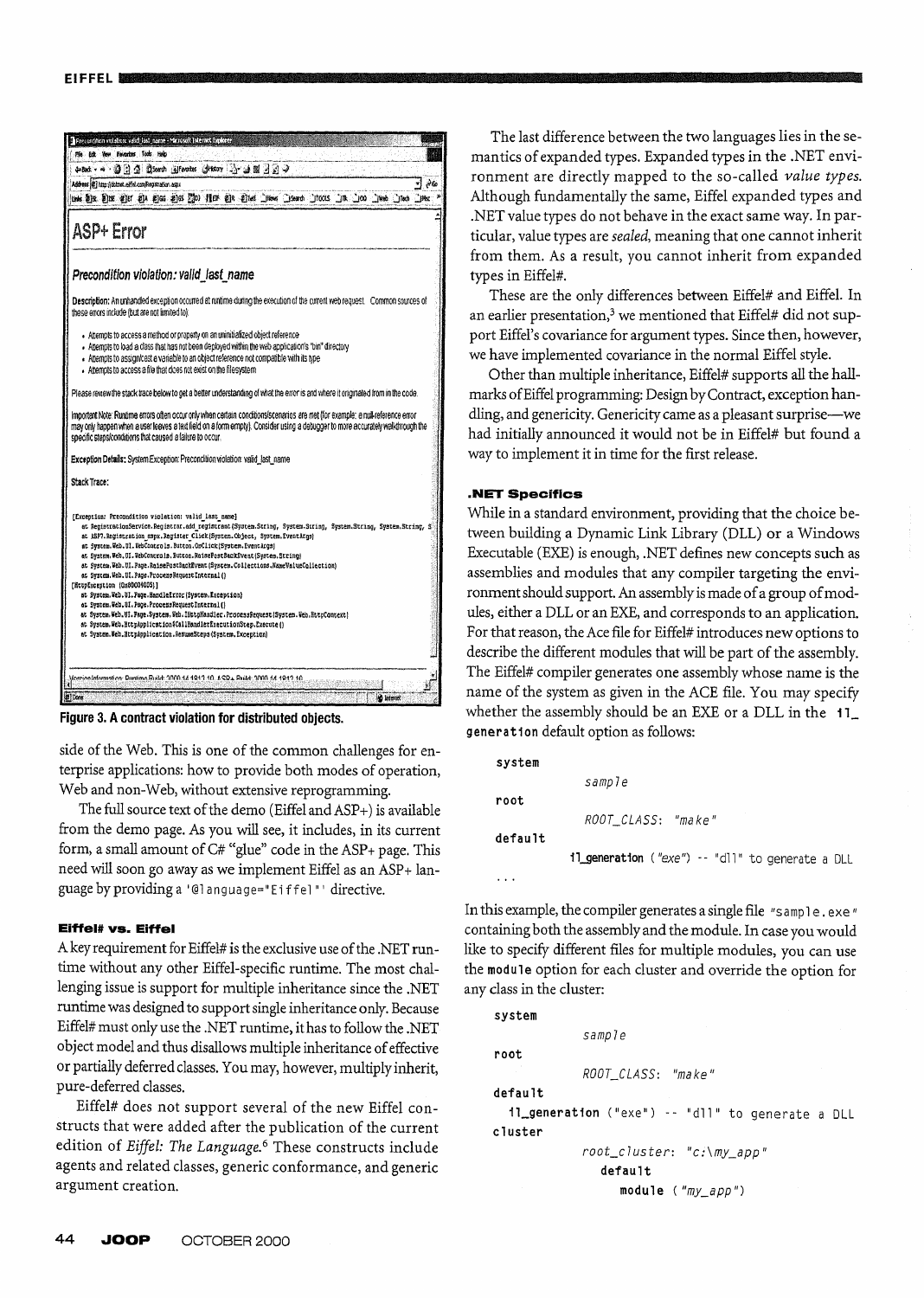```
option 
   module ("root "): ROOT_CLASS 
end
```
This Ace file defines three modules:

- The first module, which includes the assembly manifest, is "sampl e. exe *".*
- The second module, "my\_app.dll", includes all classes in cluster *roo t\_c* 7 *us ter* except the class *ROOT\_CLASS.*
- The last module, "root.dll", includes the class *ROOT\_CLASS*. This mechanism allows you to define as many modules as you need and group the classes of the Eiffel system the way you want to.

Another feature specific to .NET is the notion of namespace. Any .NET type is associated with a namespace that ensures the uniqueness of the type name in the system. You can define a default namespace for all the classes of the Eiffel system by using the following default Ace option:

```
system 
             sample 
root 
             ROOCCLASS: "make 11 
default 
  11_generat1on ("exe") -- "dll" to generate a DLL 
  namespace ("MyApp")
```
In this example, all the classes of the Eiffel system will be generated in the namespace *"MyApp.<cluster\_name>"* where < c 7 *us ter \_name>* is the name of the cluster that contains the class. You may override the default namespace for each cluster as follows:

```
system 
             samp7e 
root 
             ROOT_C LASS: "make II 
default 
  1l_generation ("exe") -- "dll" to generate a DLL 
  namespace ("MyApp") 
cluster 
             root\_cluster: "c: \my_app"
                default 
                   module ('my_app")namespace ("Root")
```
option module *("root"): ROOT\_CLASS*  end

With this ACE file, all the classes that are part of the cluster root\_cluster will be generated in the namespace "Root". Note that the name specified in the cluster clause is not appended to the namespace defined in the default clause. Finally, the Eiffel#

 $\ddotsc$ 

class might include an a 11 a s clause (see the External Classes section for a description of the a 11 as keyword) in which case the name specified in the clause overrides any namespace specified in the ACE file.

Another major difference coming from the dynamic nature of the .NET environment is how contracts behave at runtime. In a "classic" environment, a contract violation results in a raised exception and the level of assertion checking is decided at compile time. This approach is no longer satisfactory in .NET where the caller of a contracted routine might be in a different module. The client of a contracted component should be able to decide which level of contract checking should be set, if any. This is the reason for having a standard interface implemented by contracted components that defines the possible contract interpretations. The interface called *IContract* defines routines to set the level of contract checking, similar to those of the Eiffel compiler: preconditions only; pre- and postconditions; preconditions, postconditions, and invariants.

*IContractalso* allows specifying whether to raise an exception in case of a contract violation.

```
interface [Contract
```
 $\overline{1}$ 

}

```
1/ subject to modification 
public boo7 precondition_activated; 
public bool postcondition_activated; 
public bool invariant_activated;
public void enab7e_precondition(); 
public void enable_postcondition();
public void enab7e_invariant(); 
public void disable_precondition(); 
public void disab7e_postcondition(); 
public void disable_invariant(); 
public bool exception_on_vio7ation(); 
public void enable_exception_on_violation();
public void disab7e_exception_on_vio7ation();
```
public *ContractException last\_contract\_exception*();

The Eiffel# compiler will automatically generate an implementation of the *[Contract* interface with the default contractchecking level specified in the ACE file:

```
system 
             samp7e 
root 
             ROOT_CLASS: "make /I 
default 
  1l_generat1on ("exe") 
  assertion (require) -- can be "no", "require",
                        -- "ensure" or "invariant"
\ddotsc
```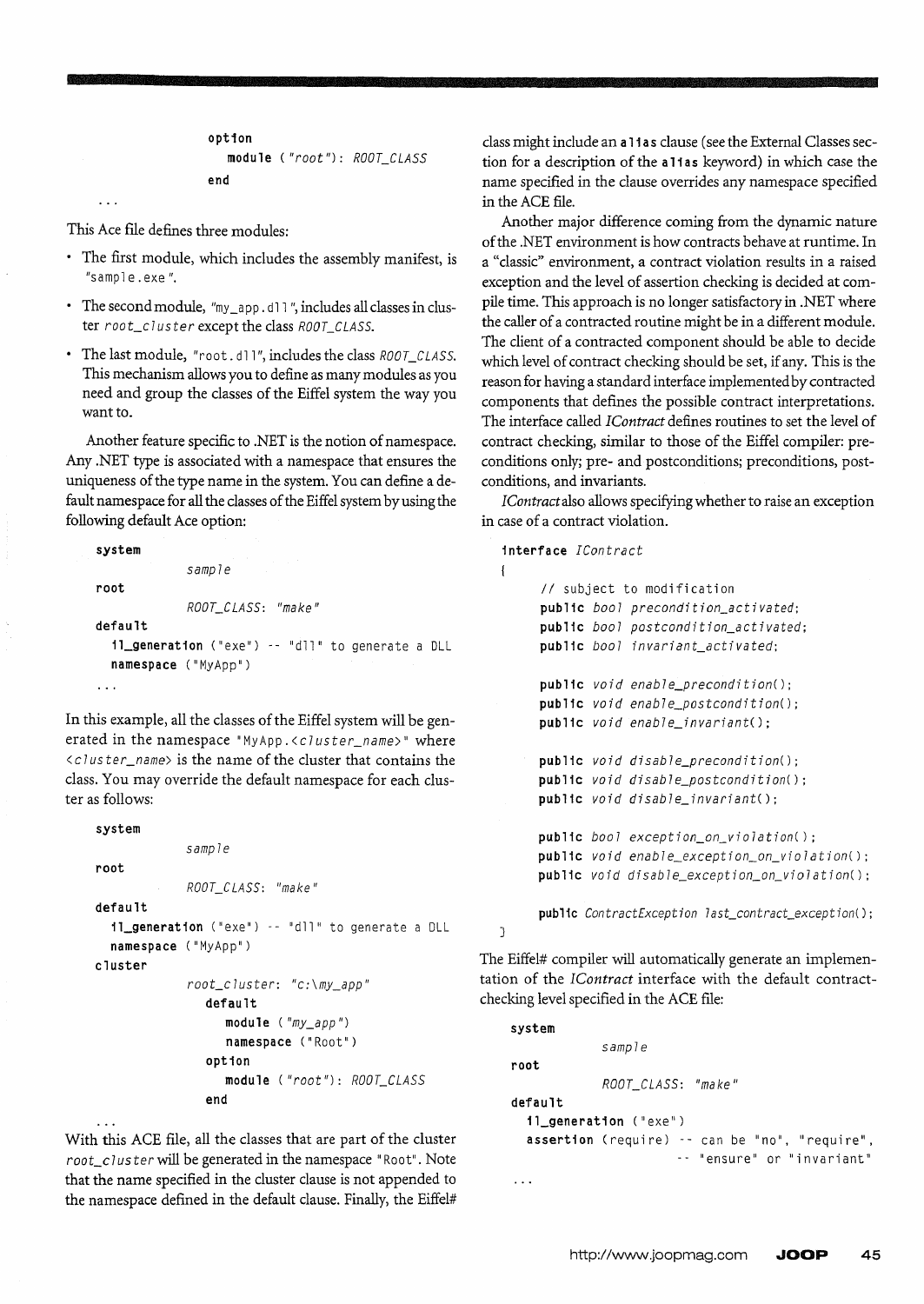If you omit the assertion option then *IContractis* not generated. If you choose the option "no" then *IContractis* generated but no contracts will be checked until a client activates contract checking.

## **LEVERAGING THE .NET FRAMEWORK**

We have seen how you can use Eiffel# to build .NET components. Since the compiler generates all the necessary metadata, other languages can reuse the Eiffel# components in any way they like (heritance or client relationship). The next question is "how do I reuse existing components in Eiffel#?» Existing components cover the Microsoft libraries as well as components written by other parties.

### **strategy**

ISE will provide Eiffel# libraries that wrap the Microsoft framework. These libraries include wrappers for the *Base Class Library, WinForms,* and *WebForms.* The Base Class Libraries include the definition of the basic types such as collections, remoting services, threading services, security, 10 access, etc. needed for any system.

The WinForms classes are a wrapper around the Win32 APIs that provides a clean object model to build a GUI in .NET. WebForms also provide a way to build GUls, but on the Web. They include types like *DataGrid* or *HTMLlmage.* 

These three libraries are distributed with Eiffel# so you can reuse their classes directly in your system.

### **The Emitter**

Obviously, the Microsoft libraries are not the only .NET components you might want to access. Your system may require the integration of hundreds of components written in various languages. For this reason, ISE provides a tool called *Emitter* that can analyze any .NET assembly and produce an Eiffel wrapper for every type it defines. The Emitter accesses the metadata bound into each type defined in the assembly, maps them into an Eiffel equivalent, and generates the corresponding classes.

Although an assembly may include references to other assemblies (called *external* assemblies), the emitter will only generate classes for the types defined in the given assembly. This avoids, for example, generating the Base Class Libraries for all the assemblies you need to wrap (since almost any assembly has a reference to the Base Class Libraries).

Because any public .NET type must comply with the *Common Language Specification* (CLS), and because the CLS differs in certain aspects from the Eiffel model, the Emitter has to perform a few nontrivial transformations to map the .NET types into Eiffel classes. Perhaps the most important mismatch is the inclusion of overloading into the CLS. The Eiffel model prohibits overloading and requires disambiguating any overloaded function. The Emitter uses a clearly understandable algorithm for this purpose. Details of the algorithm may be found in the MSDN article.<sup>3</sup> As an example, for the following C# functions

public static *void WriteLine (String format,* 

public static *void WriteLine* (int value); public static *void WriteLine* (String value);

the Emitter will generate the Eiffel functions:

WriteLine\_System\_String\_System\_Object

*(format: STRING; argO: ANY) WriteLine\_System\_Int32 (va7ue: INTEGER) WriteLine\_System\_String (value: STRING)* 

Table 1 lists all the primitive types as defined in the CLS and their Eiffel equivalent:

Note that some of the Eiffel types (sized integers and reals) were recently added to the Eiffel Kernel Library.

#### **External Classes**

The Eiffel# classes that the Emitter generates do not include any logic; they are just needed for the Eiffel-type system. This means that the Eiffel# compiler does not generate any IL code for these classes. Any calls to functions on classes generated by the Emitter are direct calls to the .NET type; there are no indirections and thus no performance penalty. For the compiler to recognize such classes, ISE introduced a new mechanism in Eiffel called *external*  classes. Such classes can only include external features, i.e., features that are not written in Eiffel, but rather methods or functions on an already existing .NET type. All the features of an external class should be features belonging to the same .NET type. You can declare such a type with the following syntax:

```
frozen external class 
         SYSTEM_CONSOLE 
alias 
         "System. Conso7e" 
\ddots
```
The string that follows all as contains the name of the .NET type that the Eiffel class wraps. Since .NET types might be *sealed,* i.e.) they might forbid other types to inherit from them, and since such a concept does not exist in Eiffel, Eiffel# introduces a new use for the Eiffel keyword frozen. You may use frozen in front of externa 1 to tell the Eiffel# compiler that no Eiffel# class should inherit from the .NET type.

The external class should then list all the features you need to access. All of these features are external features. The syntax for an external .NET feature is the following:

```
frozen ReadLine: STRING is 
      external 
         "IL static signature :System.String use 
System. Console" 
      alias 
         "ReadL i ne" 
      end
```
where frozen indicates that the feature may not be redefined in a descendant (You may redefine external features if they are *virtual,*  in which case frozen should not be used), *ReadL ine* is the Eiffel# feature name, and *STRING* is the return type of the feature. The string